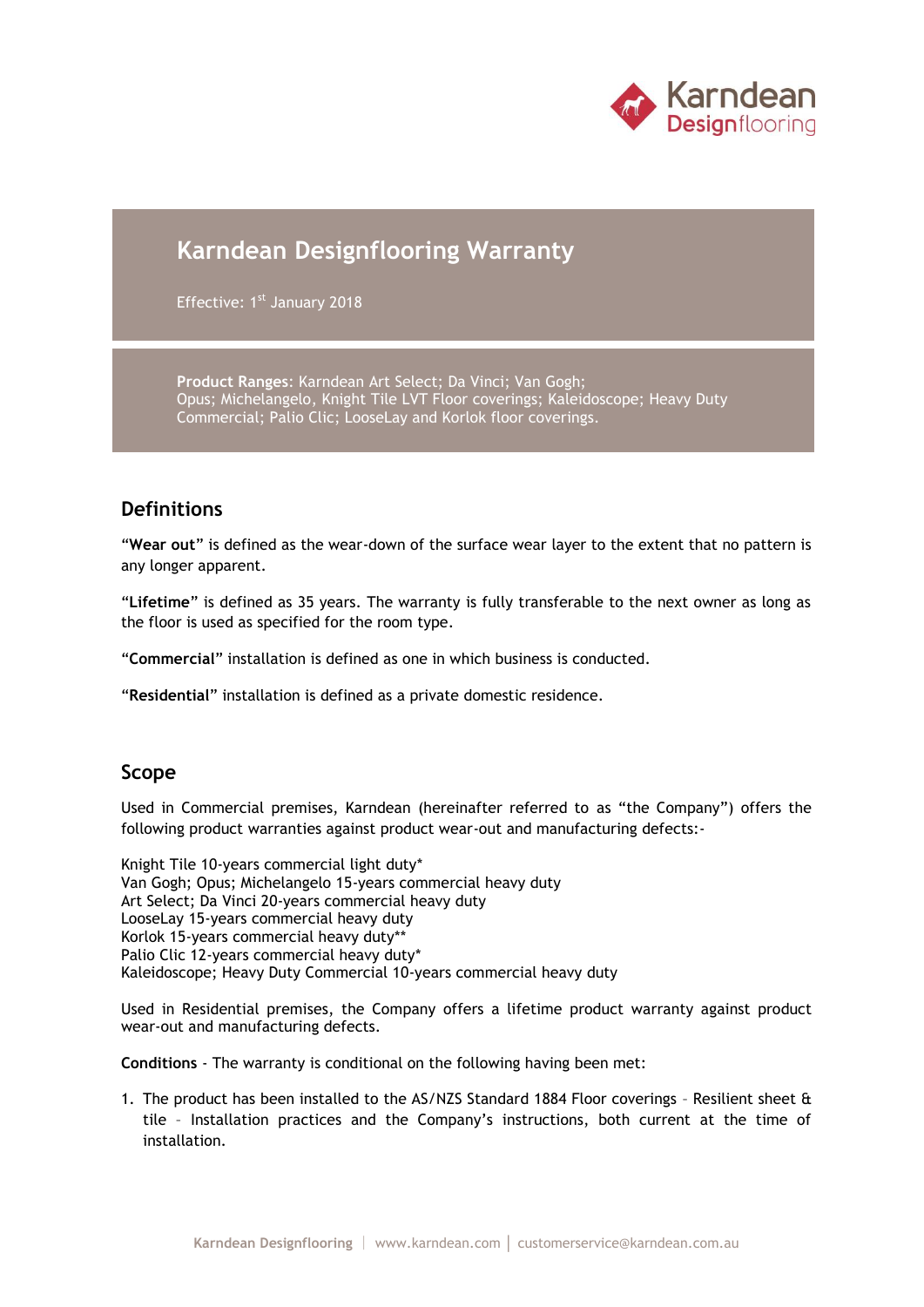

- 2. The subfloor meets the building standard under AS/NZS 1884 current at the time of installation and the appropriate adhesives were used that were recommended for the application.
- 3. The product used has been correctly specified for the use of room or rooms in which it was installed.
- 4. Floor has been maintained in accordance with The Company's cleaning and maintenance instructions and suitable barrier matting has been provided to all external entrances to prevent the ingress of abrasive materials including grit. Protection (e.g. felt pads or castor cups) has been fixed to the feet of the furniture to prevent damage. The product has been subjected to normal wear and tear.
- 5. For products with a click mechanism, the minimum recommended expansion gap must have been allowed around all fixed items including walls and pipework. These floors must also be fully floated i.e. no items/fixtures/fittings should be permanently fixed either to or through the flooring. Under no circumstances should underlayment be permanently bonded to the subfloor. (Refer to the Company's installation instructions).

**Exclusions** - The following exclusions shall apply:

- 1. Defects caused by incorrect installation and/or incorrect subfloor preparation, including insufficient attention to subfloor dampness.
- 2. Any wilful or accidental damage (fire, flood, impacts, objects being dropped, dragged across the floor, etc.).
- 3. Any immediately obvious manufacturing defects should be notified to the Karndean within 6 (six) months of installation.
- 4. Damage to products because of poor maintenance, as well as any reduction in surface gloss and texture due to normal wear and tear.
- 5. Defects caused by poor or incorrect subfloor preparation, including where the residual moisture in the subfloor exceeds that permitted under Appendix 'A' of AS/NZS 1884.
- 6. Damage caused by stains, excessive heat, cuts, scratches/scuffs, and/or other misuse.
- 7. Damage caused by localized 'hot-spots/thermal blocks' when underfloor heating has been installed. Examples include damage caused by rubber-backed rugs or other items which do not allow heat to circulate freely.
- 8. Modifications, alterations or repair, other than by a professionally trained installer.
- 9. Damage caused by indentation and abrasion: e.g. unprotected castor wheels, furniture legs, high and spiked heels.
- 10.Damage or fading caused by external factors, including but not limited to exposure to the sun, mats, excessive temperature, water (including water leakage and subfloor water) heat and hydrostatic pressure.
- 11.For products with a click mechanism (Korlok, Palio Click etc) damage to the click mechanism or associated damage and when used in wet areas such as bathrooms, laundries etc that have a floor waste. *NB: These products may be used in bathrooms etc with a traditional shower stall fitted and no separate floor waste.*

#### **Important information**

This warranty does not guarantee the product to be fit for a particular purpose or use. It is the responsibility of the user, or user's agent, to ensure that it is suitable for intended use.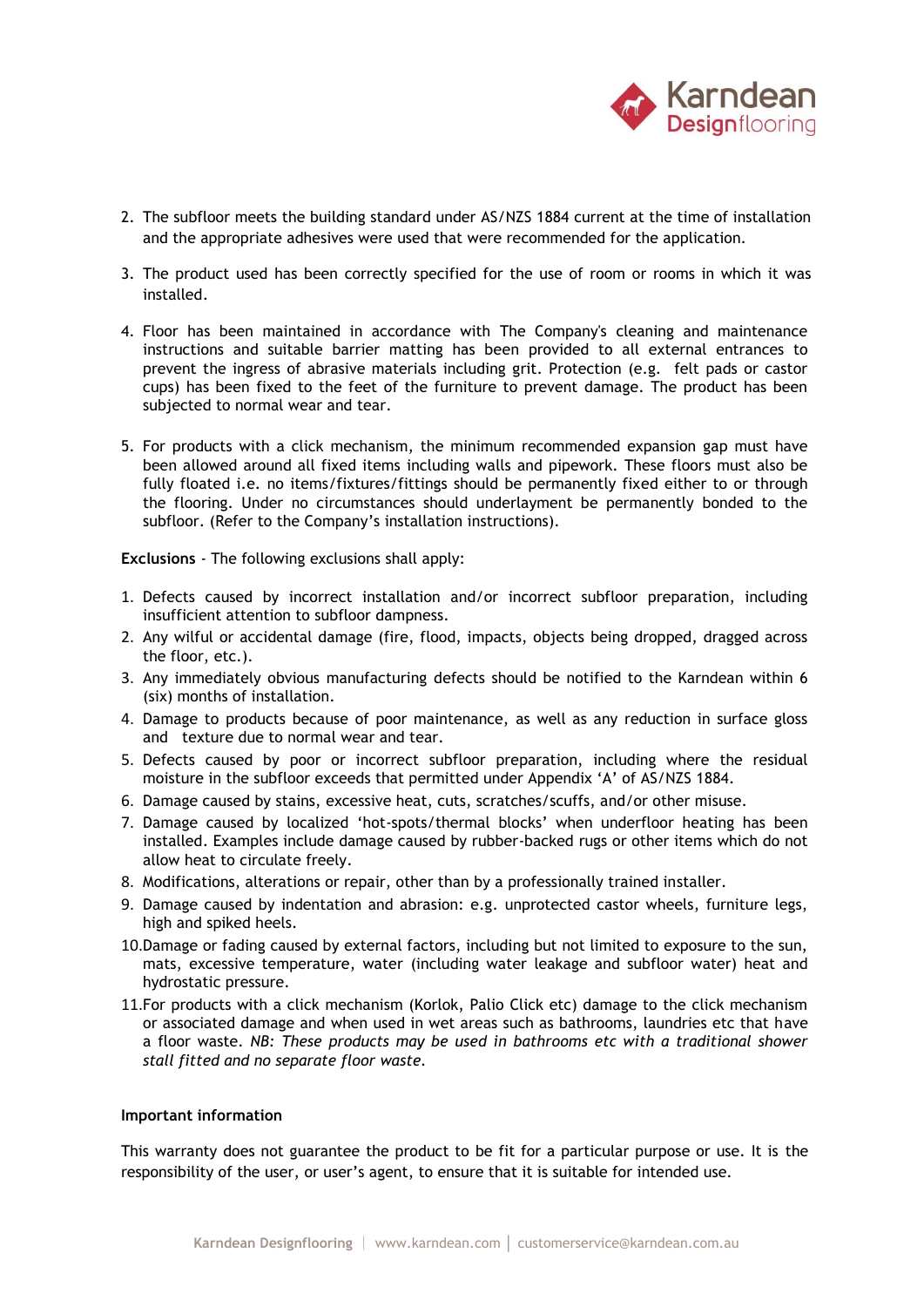

Samples supplied prior to the installation of the floor may be from a different batch. Shading, colouration and texture may differ from the final material installed. For residential customers only, this warranty is transferable; should the purchaser move house, the warranty will remain with the floor purchased. i.e. the warranty belongs to the property, not the purchaser. If the warranty is transferred, the residual duration will transfer to the new owner.

## **Claims**

- 1. All claims must be submitted to the retailer from which you purchased the product. The retailer will liaise with The Company on your behalf. If the retailer is no longer in business, then you should make your claim directly to The Company in writing as soon as they become apparent.
- 2. The Company will require information regarding the claim, including a copy of the invoice, product detail, installation/subfloor information, photographs and a report of the defect. No samples shall be removed from the installation without prior agreement from The Company.
- 3. Once the claim is raised, The Company may choose to inspect the installation. If the product is found to be faulty, The Company will replace any defective material at no charge with the same or similar product (subject to availability).
- 4. If it is found to be necessary to replace a product which is no longer available, The Company reserves the right to replace it with a product of equal value and specification.
- 5. Warranty periods apply from the first date of purchase of the product. In the event of a successful claim, the balance of the original warranty will apply.
- 6. The Company shall not accept or be liable for any direct, indirect, special or consequential loss, expense cost, claim damages (including liquidated damages) arising from negligence or misuse or use other than for the intended purpose.

This warranty is in addition to and does not affect your statutory rights. Our goods come with guarantees that cannot be excluded under the Australian Consumer Law/NZ Consumer Guarantees Act 1993. You are entitled to a replacement or refund for a major failure and compensation for any other reasonably foreseeable loss or damage. You are also entitled to have the goods repaired or replaced if the goods fail to be of acceptable quality and the failure does not amount to a major failure.

| Labour<br>compensation    | <b>Prorated</b>    |                   | Labour<br>compensation    | <b>Prorated</b>    |                   |
|---------------------------|--------------------|-------------------|---------------------------|--------------------|-------------------|
| Product                   | Wear Layer         |                   | Product                   | Wear Layer         |                   |
| <b>Art Select</b>         | 0.7mm (30 mil)     |                   | Palio Clic                | $0.3$ mm (12 mil)  |                   |
| Da Vinci                  | 0.7mm (30 mil)     |                   | <b>Knight Tile</b>        | $0.3$ mm (12 mil)  |                   |
|                           | <b>Residential</b> | <b>Commercial</b> |                           | <b>Residential</b> | <b>Commercial</b> |
| Warranty<br><b>Period</b> | Lifetime           | 20 years          | Warranty<br><b>Period</b> | <b>Lifetime</b>    | 10 years          |
| Years 0-2                 | 100%               | 100%              | Years 0-2                 | 100%               | 100%              |
| Years 2-5                 | 75%                | 65%               | Years 2-5                 | 50%                | 30%               |
| Years 6-12                | 50%                | 40%               | Years 6-12                | 20%                | 10%               |
| <b>Years 12-15</b>        | 35%                | 20%               | <b>Years 12-15</b>        | 10%                |                   |
| <b>Years 15-20</b>        | 20%                | 10%               | <b>Years 15-20</b>        | 5%                 |                   |
| <b>Years 20-35</b>        | 10%                |                   | <b>Years 20-35</b>        | 0%                 |                   |